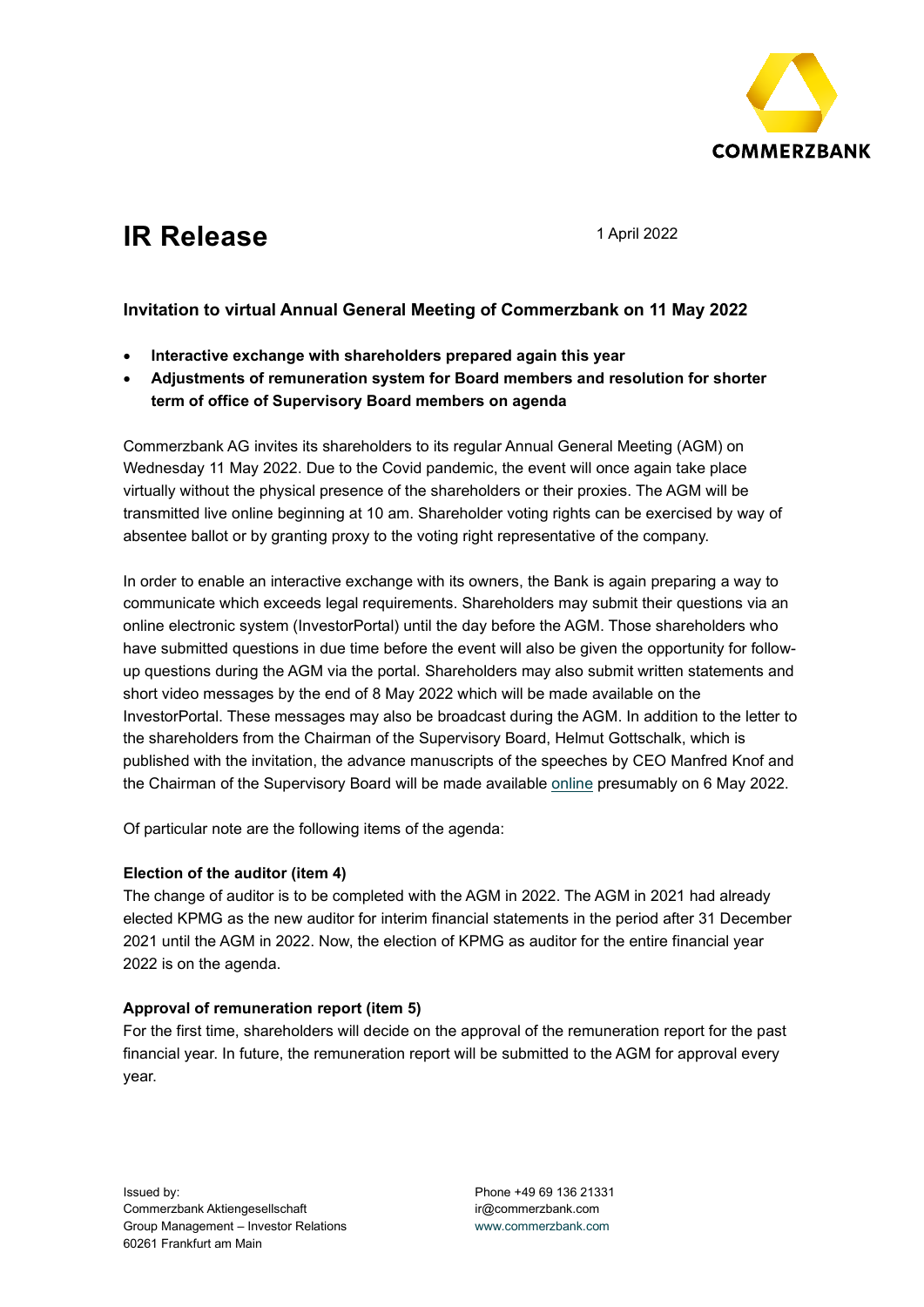

Page 2

#### **Remuneration system for the Board of Managing Directors (item 6)**

The system for the remuneration of the Board of Managing Directors is to be refined. The aim is to reduce complexity, increase clarity and transparency, and strengthen the performance orientation. In addition, the variable remuneration will be more closely linked to the sustainable development of the Bank. For this purpose, ESG – i.e. Environmental, Social, Governance – objectives are anchored as part of the Group's target. Furthermore, a share ownership guideline will be introduced for the Board of Managing Directors and the share-based part of variable compensation will be increased to strengthen the identification with the company and to support a sustainable business performance. The adjustments to the remuneration system for the Board of Managing Directors shall also support the successful transformation of Commerzbank in the best possible way.

## **Amendments to the Articles of Association concerning Supervisory Board compensation (item 7)**

The remuneration of the members of the Supervisory Board is to be standardised with regard to the additional compensation for the membership in the committees. This takes account of the extended tasks and the increased responsibility and workload of the committees. Furthermore, the basic structure of the remuneration system for the members of the Supervisory Board is to remain unchanged.

### **Shortening term of office of Supervisory Board members (item 8)**

The AGM is to decide on amendments to the Articles of Association for the term of office of the Supervisory Board members. It is planned to shorten the regular term of office from five to four years. This addresses the discussion about the term of office for members of supervisory boards, which is sometimes considered as too long by international standards. In addition, the AGM shall be granted the right to determine an even shorter term of office when electing the representatives of the shareholders. Such an amendment in the Articles of Association will furthermore enable the AGM to establish staggered terms of office instead of a uniform term of office of the representatives of the shareholders in the Supervisory Board. This can increase the continuity and flexibility of the Supervisory Board with regard to its members because no longer will all representatives of the shareholders in the Supervisory Board have to be newly elected at a single general shareholders' meeting. A decision about the future concept for the terms of office of the representatives of the shareholders in the Supervisory Board which goes beyond shortening the regular term of office to four years for all members of the Supervisory Board has not yet been made with the proposed amendments to the Articles of Association. However, the amendments create the greatest possible flexibility in future Supervisory Board elections.

As in previous years, the speech of the CEO and the statement by the Chairman of the Supervisory Board will be transmitted live and will be available publically on 11 May 2022 at [www.commerzbank.com/agm.](http://www.commerzbank.com/agm) The hashtag on Twitter for the AGM is #CobaHV. The full details of

Phone +49 69 136 21331 ir@commerzbank.com [www.commerzbank.com](http://www.commerzbank.com/)